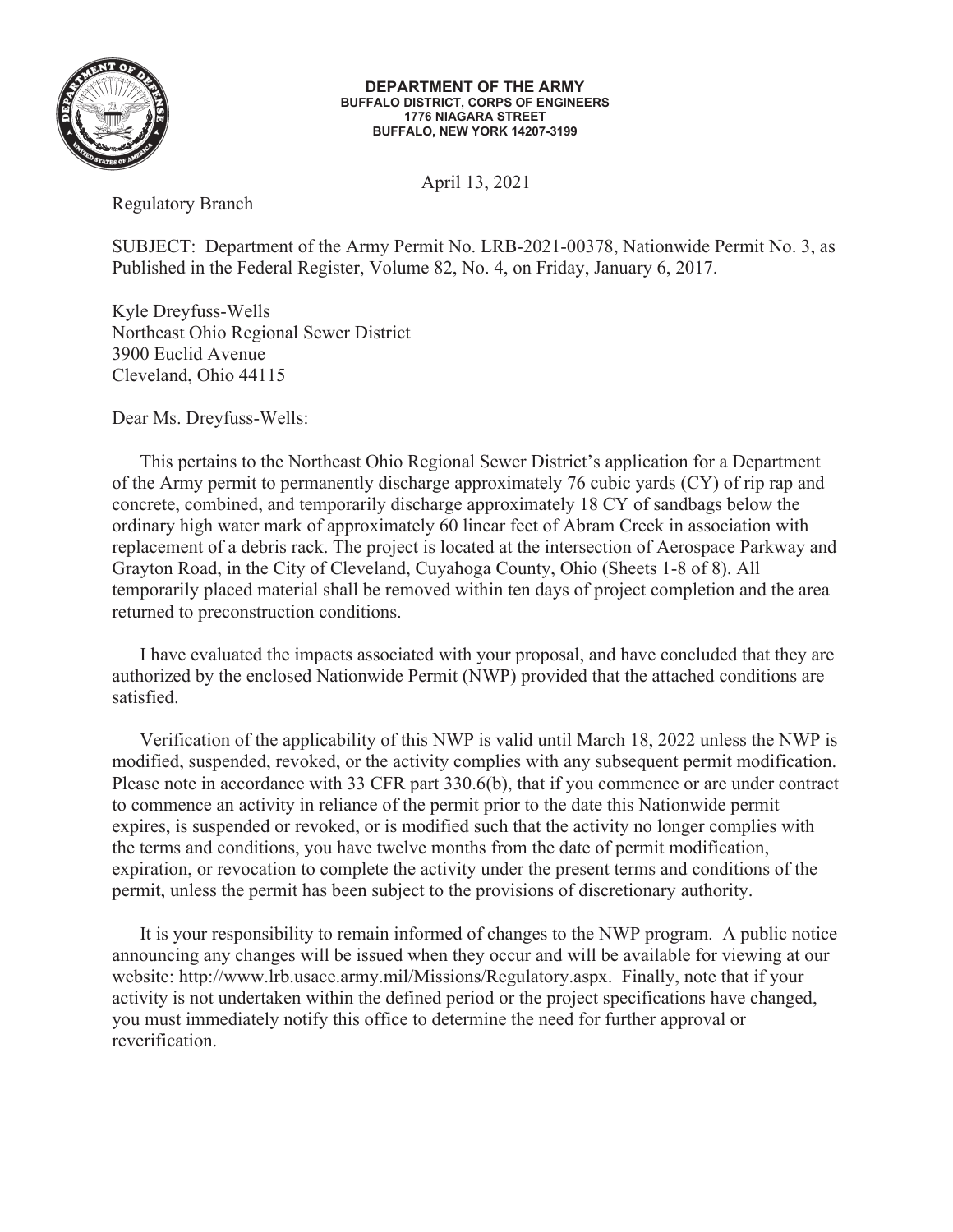Regulatory Branch

SUBJECT: Department of the Army Permit No. LRB-2021-00378, Nationwide Permit No. 3, as Published in the Federal Register, Volume 82, No. 4, on Friday, January 6, 2017.

 In addition to the general conditions attached to the NWP, your attention is directed to the following Special Conditions which are also appended at the end of the NWP General Conditions:

- 1. The permittee is prohibited from performing in-water work between April 15 and June 30 to preclude adverse impacts on the spawning, nursery, and feeding activities of indigenous fish species.
- 2. You are responsible for ensuring that the contractor and/or workers executing the activity(s) authorized by this permit have knowledge of the terms and conditions of the authorization and that a copy of the permit document is at the project site throughout the period the work is underway.
- 3. At the request of an authorized representative of the Buffalo District, U.S. Army Corps of Engineers, the permittee must allow access to the project site to determine compliance with the conditions of this permit.
- 4. To reduce any potential adverse effects on the Federally endangered Indiana bat (*Myotis sodalis*), trees (woody stems greater than 5 inches Diameter at Breast Height) must not be cut between April 1 and September 30, of any year.
- 5. To reduce any potential adverse effects on the Federally threatened Northern long-eared bat (*Myotis septentrionalis*), trees (woody stems greater than 3 inches Diameter at Breast Height) must not be cut between April 1 and September 30, of any year.

This affirmation is limited to the attached NWP and associated Water Quality Certification, and does not obviate the need to obtain any other project specific Federal, state, or local authorization.

 A copy of this letter has been sent to the Ohio Environmental Protection Agency and to Ms. Sarah Rehner (Northeast Ohio Regional Sewer District).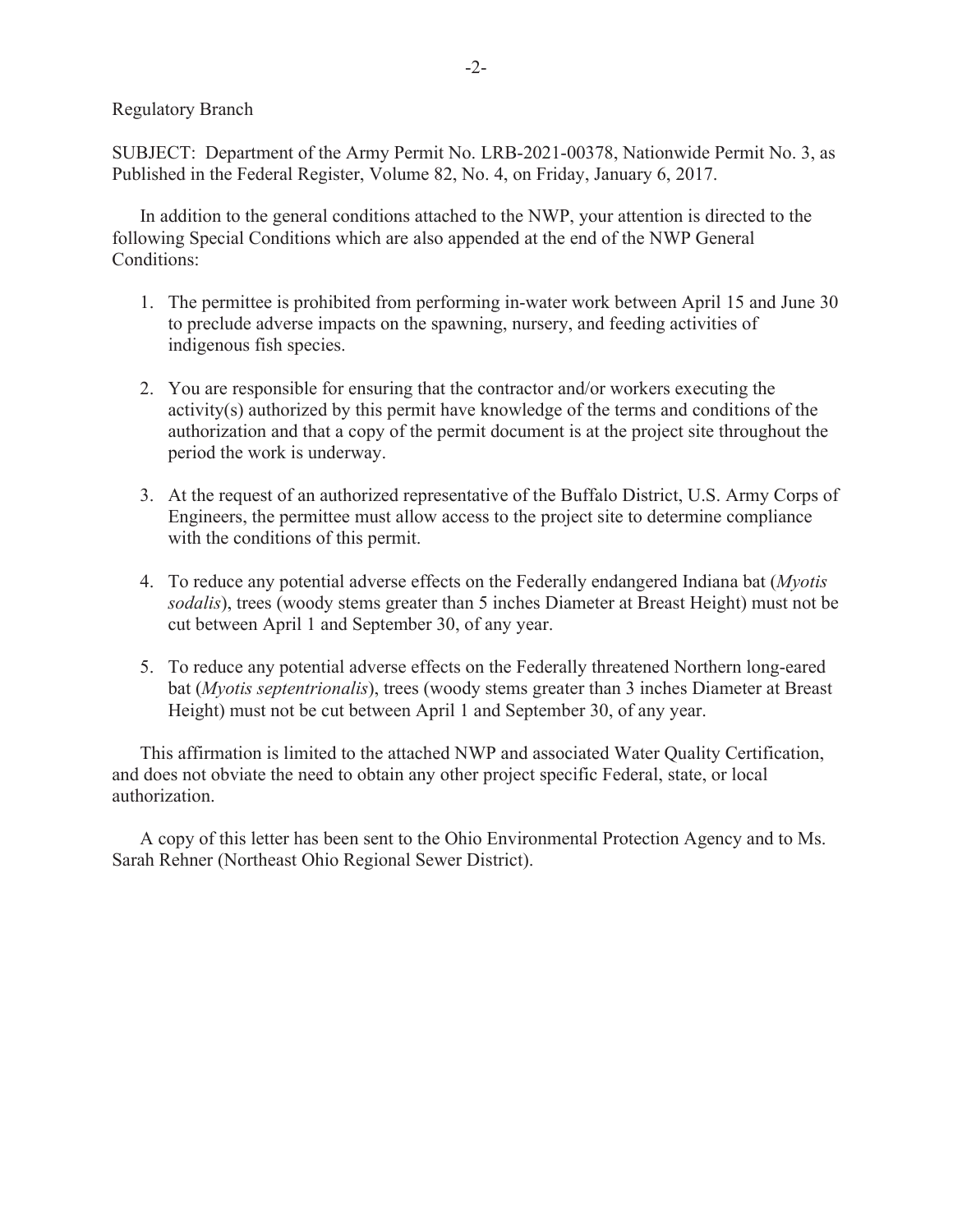Regulatory Branch

SUBJECT: Department of the Army Permit No. LRB-2021-00378, Nationwide Permit No. 3, as Published in the Federal Register, Volume 82, No. 4, on Friday, January 6, 2017.

 Questions pertaining to this matter should be directed to me at 716-879-4339, by writing to the following address: U.S. Army Corps of Engineers, 1776 Niagara Street, Buffalo, New York 14207, or by e-mail at: keith.c.sendziak@usace.army.mil

Sincerely,

## **SIGNED**

Peter Krakowiak Peter Acting Chief, Ohio Application & Evaluation Section

Enclosures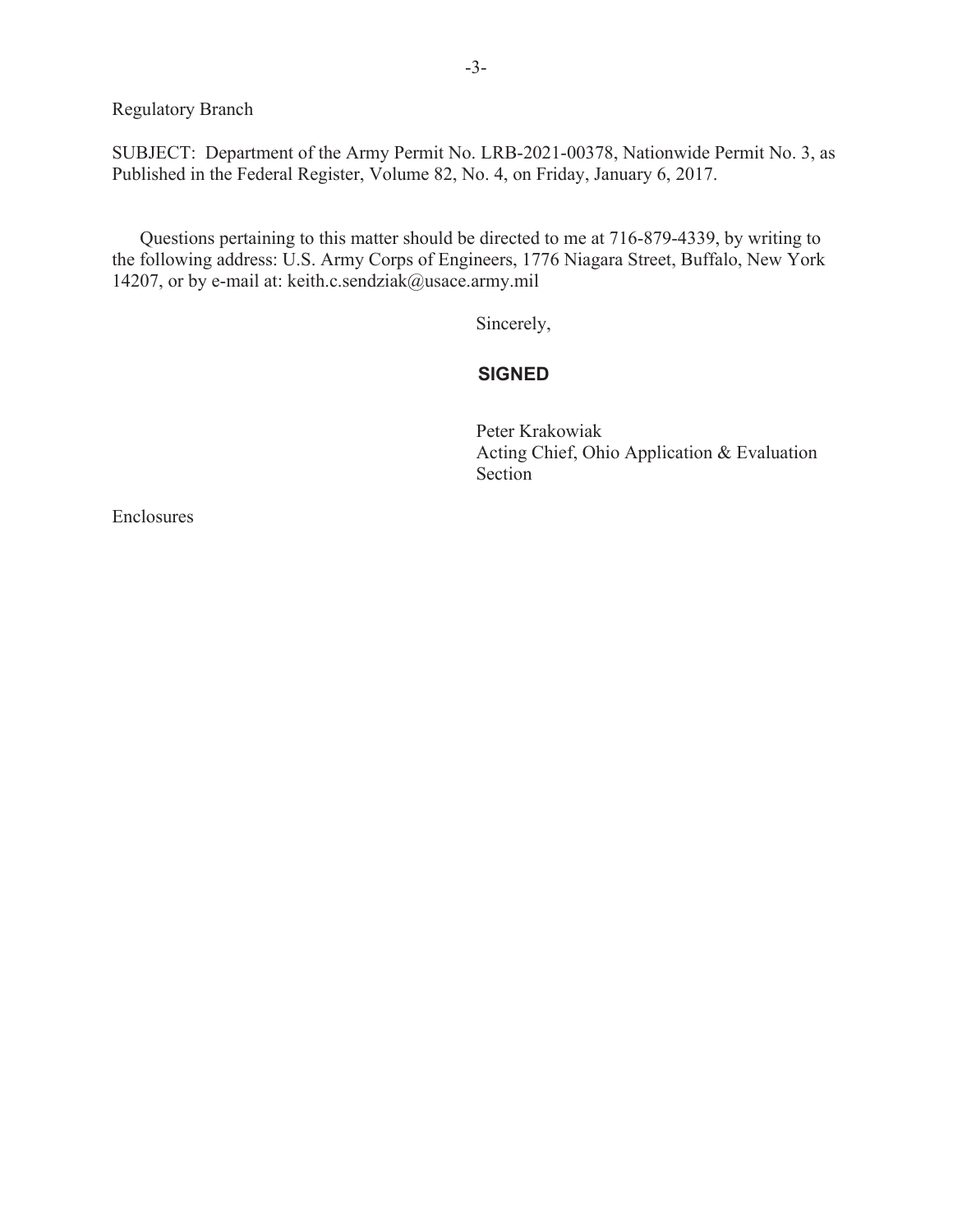## COMPLETION FORM / COMPLIANCE CERTIFICATION

Each permittee who receives a Nationwide Permit (NWP) verification letter from the Corps must provide a signed certification documenting completion of the authorized activity and any compensatory mitigation.

APPLICANT: Northeast Ohio Regional Sewer **District** 3900 Euclid Avenue Cleveland, Ohio 44115

POINT OF CONTACT: Kyle Dreyfuss-Wells (same)

File No.: 2021-00378 File Closed: 4/13/2021 NWP No.: 3

## **Upon completion of the activity authorized by this permit and any required compensatory mitigation sign this certification and return it to the address listed below within 30 days of project completion.**

Please note that your permitted activity is subject to a compliance inspection by a U.S. Army Corps of Engineers representative. If you fail to comply with this permit you are subject to permit suspension, modification, revocation, and/or assessment of administrative penalties.

The permittee shall certify the completion of the authorized work and mitigation:

- a. The authorized work was done in accordance with the NWP authorization, including any general, regional, or activity specific conditions.
- b. The implementation of any required compensatory mitigation was completed in accordance with the permit conditions. If credits from a mitigation bank or in-lieu fee program are used to satisfy the compensatory mitigation requirements, this certification must include the documentation required by 33 CFR 332.3(1)(3) to confirm that the permittee secured the appropriate number and resource type of credits.

Northeast Ohio Regional Sewer District (Kyle Dreyfuss-Wells)

Date

Permittee Telephone Number:

Project location: intersection of Aerospace Parkway and Grayton Road, in the City of Cleveland, Cuyahoga County, Ohio

Project Description: replacement of a debris rack

Authorized Impacts (Waters of the U.S. Impacted by Project): permanently discharge approximately 76 cubic yards (CY) of rip rap and concrete, combined, and temporarily discharge approximately 18 CY of sandbags below the ordinary high water mark of approximately 60 linear feet of Abram Creek

> Return completed form to: **Mr. David Leput Regulatory Branch U.S. Army Corps of Engineers 1776 Niagara Street Buffalo, NY 14207**